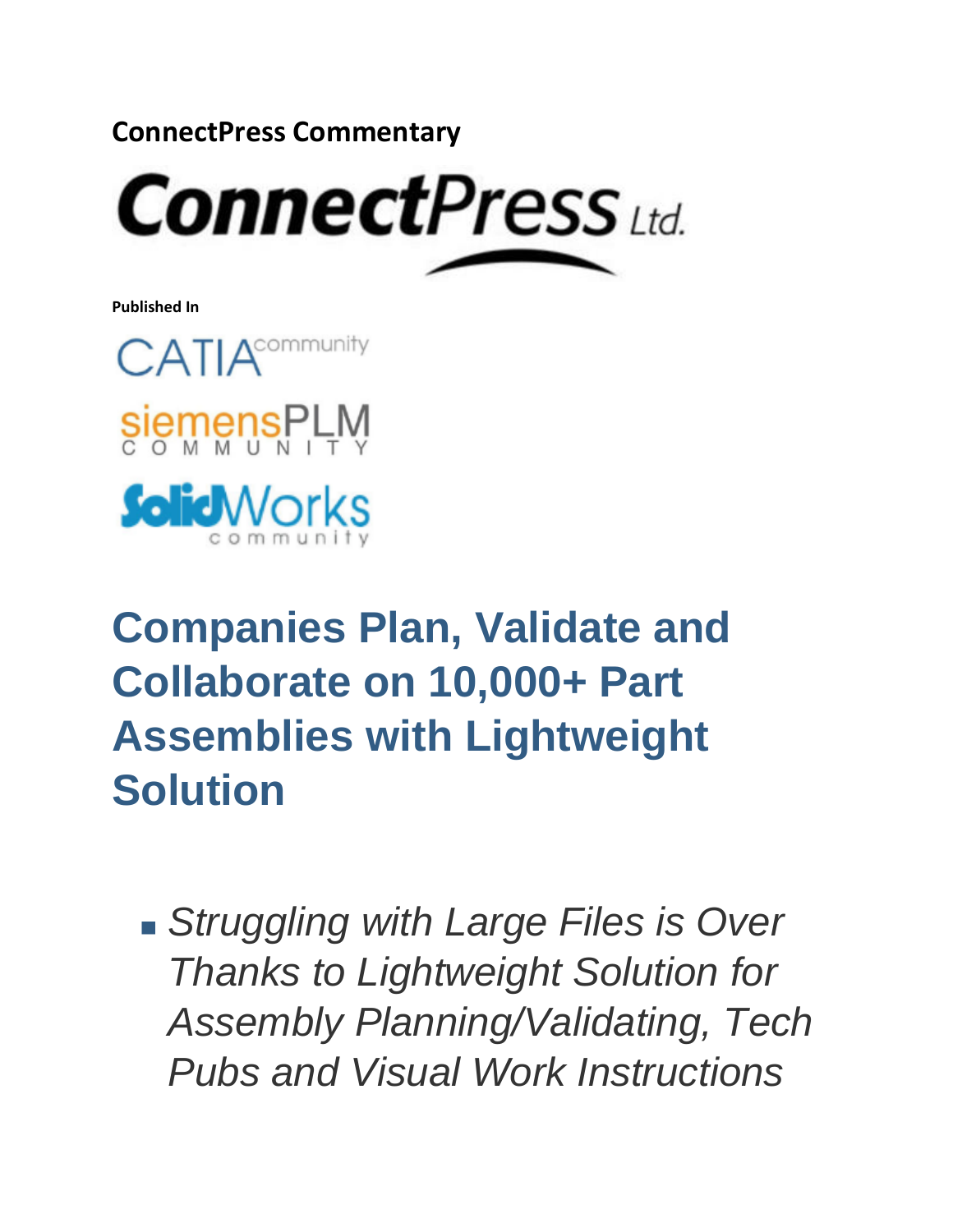When it comes to product design, companies can face many problems in the planning, validation and sharing of large assemblies. Whether it's with their own shop floor or with their partners in the supply chain, product design companies can run into many problems.

Some of the big problems when engaging stakeholders outside the company include protecting intellectual property, multi-CAD collaboration and interoperability, or sharing models with customers. In house-sharing has its own set of challenges, including communication problems between product designers and manufacturing engineers, use of paper drawings on the shop floor and making sure you have access to the latest version and access to CAD altogether.

These problems are exacerbated if the model sizes are large…and for companies that make heavy equipment, vehicles and machinery, the CAD model sizes can easily be in the gigabytes. For these companies, often times they cannot bring all of their subassemblies into a single instance as it would take too long to load and the performance would not be workable.

And finally, CAD was never meant to be a communication tool. CAD is expensive and requires a significant amount of skill and expertise to operate.

It's a sad saga that's gone on way too long. We have all of the precise 3D data but how can users effectively use it outside of the engineering department?

We have found that leading edge companies like Toyota and Tsubamex have taken a liking to solutions from Lattice Technology.



Lattice Technology started in 1997 and has offices in Tokyo, Japan and Denver, Colorado. They offer a number of solutions for sharing data and communicating work instructions, technical illustrations, assembly instructions and service procedures.

Lattice Technology solutions are built on top of XVL technology. XVL is the most evel accuracy, is CAD

*Figure 1 Validate and document manufacturing operations including human tasks*

agnostic and includes the ability to author and attach related information to 3D geometry, like work instructions.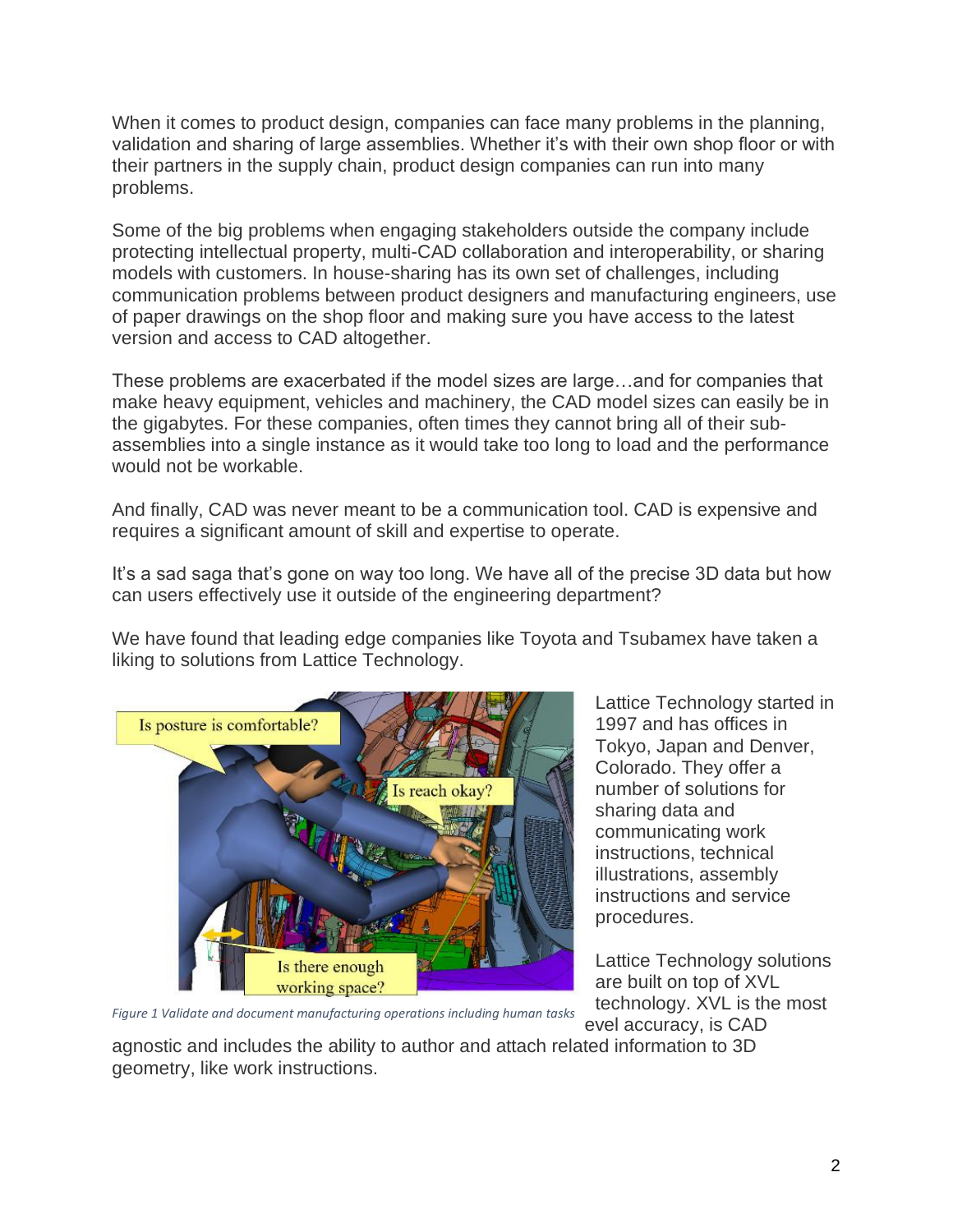## **Avoid Getting Lost in Translation**

Let's look at some of the formats companies are using and some of the issues associated with them.

Take neutral file formats for instance. Formats like STEP (international standard for product data exchange- [ISO\\_10303\)](https://en.wikipedia.org/wiki/ISO_10303) and IGES (Initial Graphics Exchange Specification) have been some of the common data exchange formats used in industry since the 90s. While these formats can get the job done in some cases, they have their limits. Take the STEP format that can represent most of the 3D CAD model. However it's been known to lose metadata, assembly data and design intent.

IGES files are also error prone and only provide surface data, can have import errors, holes in geometry and other troubles.

Data converters and importers can have similar issues to IGES and STEP, sometimes leading to corrupt CAD files, along with lost and inaccurate data.

On the other hand, Lattice makes the case that with the Lattice XVL data exchange format users can precisely identify changes in geometry and present them so that the user can easily see the change. On top of that, any information that has been authored and attached to the geometry remains, so work is not lost, enabling concurrency.

Another common way of sharing 3D CAD data is with the 3D PDF. 3D PDFs can display interactive 3D data, including relationships to the CAD assembly like part lists and work instructions, along with animations.

Lattice offers a 3D PDF solution that enables a person without CAD, programming or scripting experience, to easily and quickly create data rich 3D PDFs with extended data.

## **The Lattice Way**

In short here are some of the benefits:

- Deliver interactive 3D capabilities to the shop floor or field service, reducing or eliminating the need for 2D drawings

- Giving everyone access to CAD files, even non-engineers

- Enables concurrent processes between engineering and manufacturing by enabling the use of the complete virtual model shortening time to market and reducing production costs

- Detects problems in the manufacturing validation process, and easily highlight any change to ensure that downstream documentation is properly updated

- Author and attach manufacturing assembly and service instructions to part geometry models that are interactive and may include animations

- Ubiquitous and free access to virtually anyone – using many different devices and applications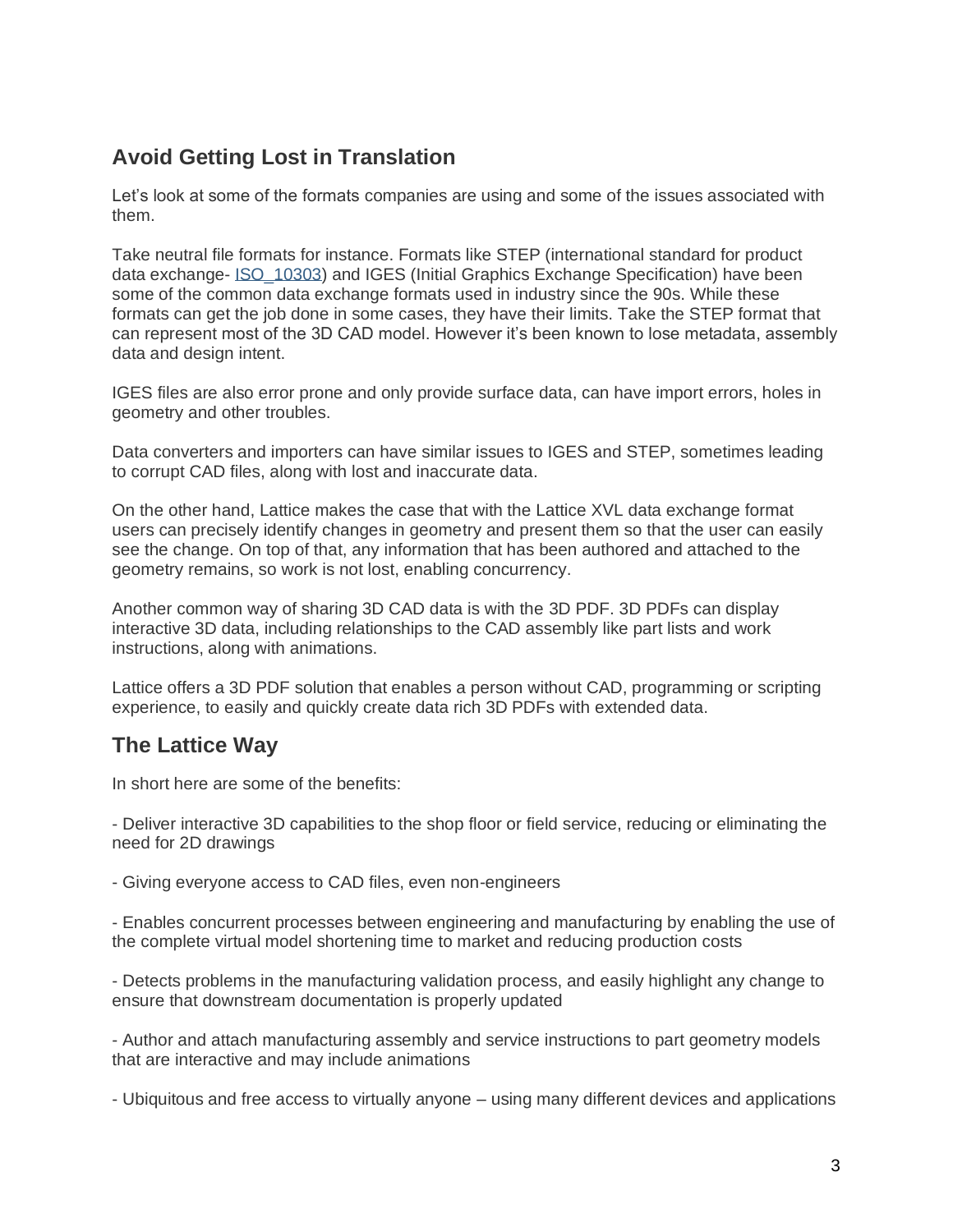including Excel spreadsheets, tablets including the Apple iPad, web browsers and 3D PDF all with interactive part geometry and associated information



*Paperless on the shop floor with interactive work instructions*

#### **How it Works**

Lattice technology converts your CAD data into the lightweight XVL format that can be shared throughout the enterprise and manufacturing supply chain. More importantly the compressed models maintain CAD-level accuracy and the design integrity of the original data.

The lightweight nature of XVL allows gigabyte CAD models to be worked on as a whole within the XVL environment. The primary solution revolves around being able to leverage the CAD model in its entirety for downstream needs in an easy-to-use authoring environment so that a manufacturing engineer can plan and validate the manufacturing process.

XVL supports all major CAD brands, acting as a neutral format so your data can be combined, reused, simulated, reviewed and animated with XVL viewer software. If a company is using multiple CAD formats Lattice Technology offers XVL CAD converters that combine the data into a single XVL file.

XVL Converters quickly and accurately translates the 3D data into an into an XVL format, that is compressed to usually less than 1% of its original size.

In addition, with the XVL System Toolkit you can integrate your 3D data into PLM and PDM systems.

And, it gets better, Lattice XVL can turn entire assemblies and complex models into a single compressed file. You choose how much you want to share. XVL lets the designer reduce the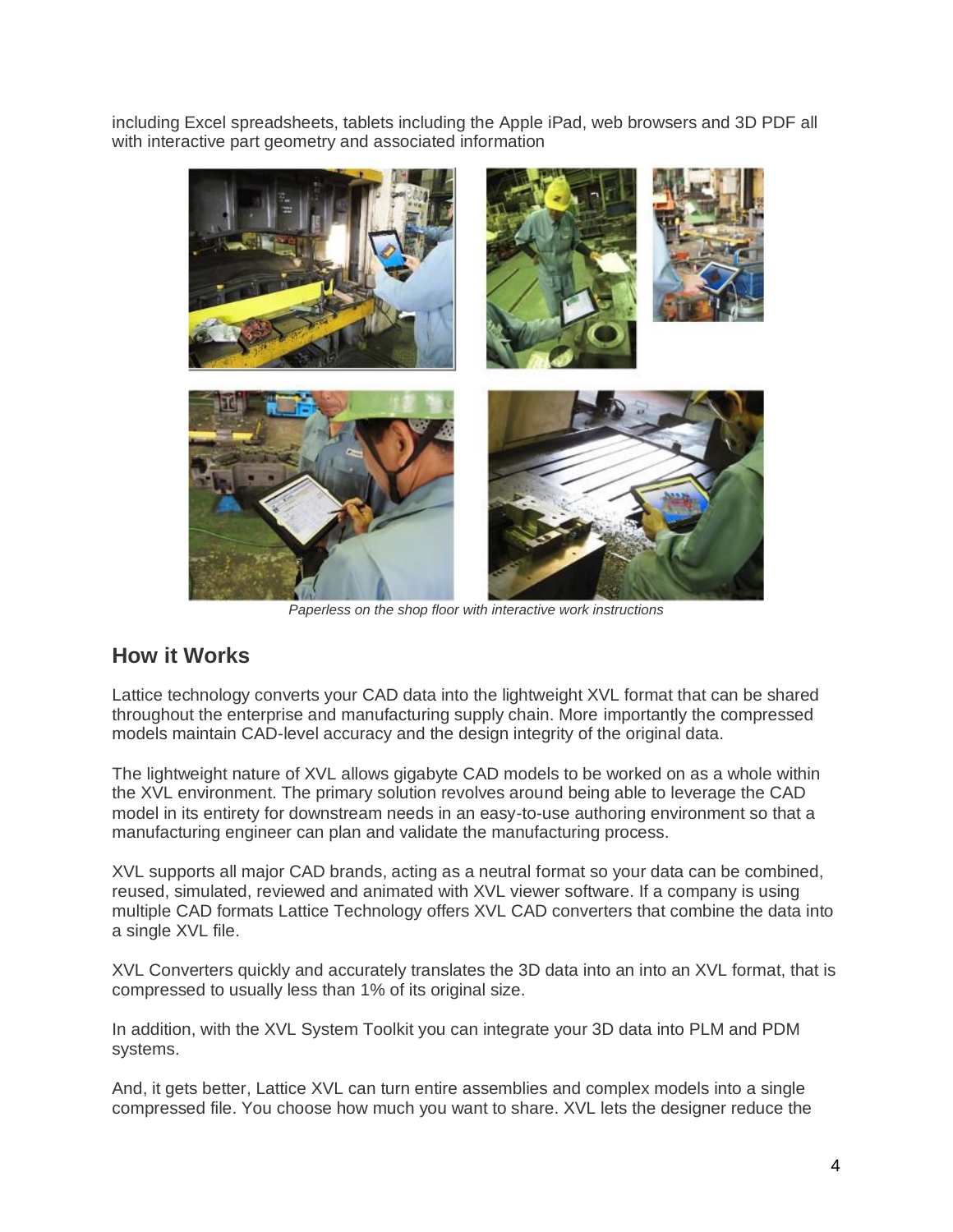accuracy of the model if they'd like, protecting data integrity without sharing the proprietary information.

As mentioned earlier, not a CAD designer, no problem. Lattice XVL provides animation and viewing tools, making it easier for non-CAD users including manufacturing engineers, service technicians, etc. to review the models and provide feedback or ask questions before going to production.

XVL can be accessed by internal and external stakeholders via Microsoft Excel, interactive web pages, 3D PDF, or the XVL Player app for free.



*Embed interactive work instructions in Microsoft Excel*

In fact, with Lattice's XVL-based solutions, anyone can access accurate 3D models and associated data, even with lightweight devices like computing tablets.

Best of all, using XVL is easy and it improves communication between the design team and manufacturing floor, ultimately getting products to market faster.

#### **Says who?**

Don't take our word for it. Let's look at their customers including Tsubamex, L-3 Communication and Toyota and how they are improving time-to-market with Lattice Technology.

#### **Tsubamex**

Take die and mold company Tsubamex who needed to deliver their parts to their customers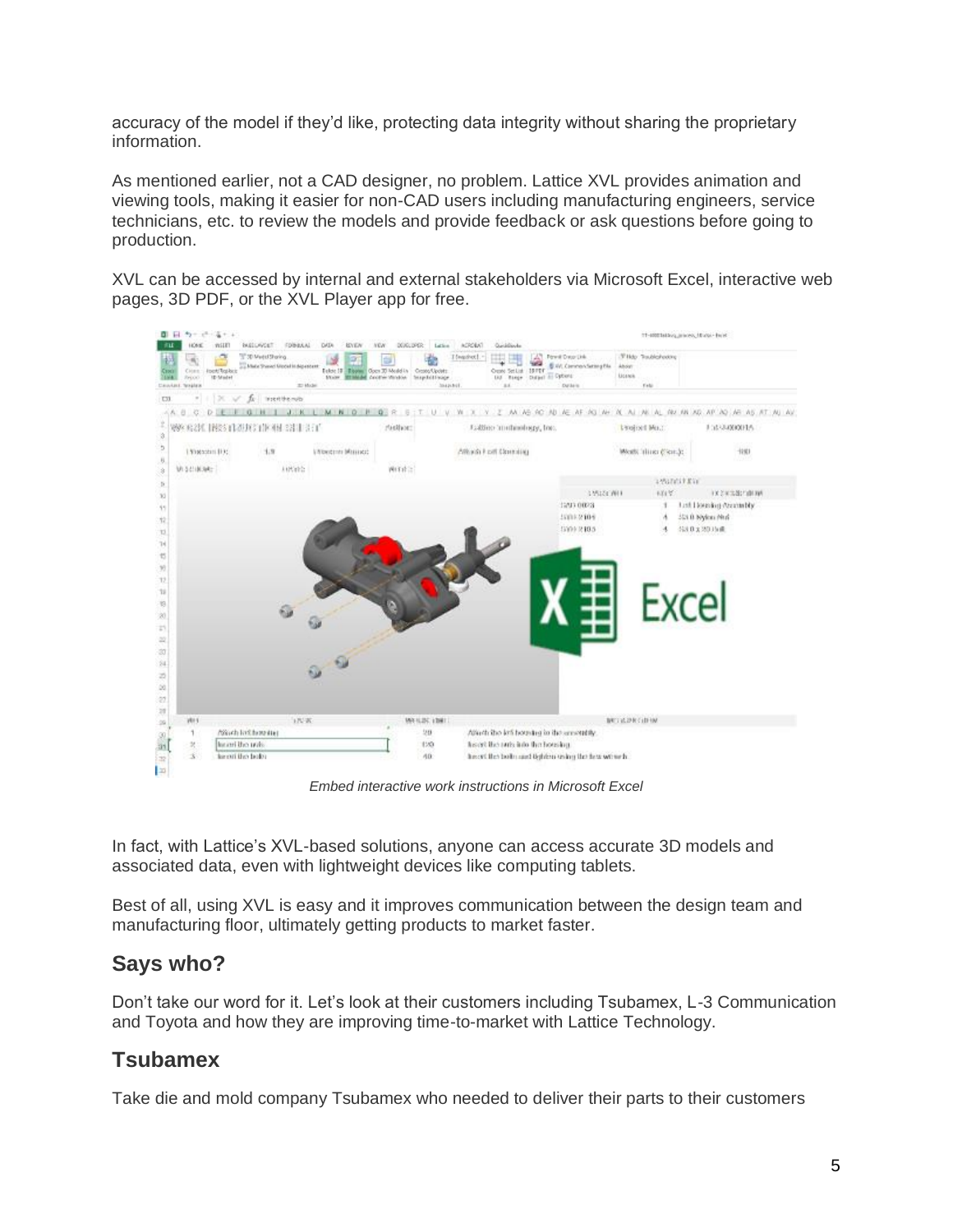faster. They set a goal to increase productivity by 10 times.

One of the issues holding them back from delivering orders faster were the questions from the shop floor to the design team, because the instructions weren't clear enough. They found that accuracy of the 3D model was critical to portraying the design intent, which provided more details than a 2D drawing. Tsubamex is no stranger to adopting new technology. The company has been using CATIA 3D modeling software since 1982. In 2007 they chose XVL technology from Lattice giving the shop floor easy access to the 3D model anytime they needed it. The shop floor workers would just fire up their iPad. The software was simple, even for beginners to operate, manipulate data and ultimately make the correct decisions.

At Tsubamex after a 3D design is finished, the model data is registered and automatically translated to an ultra-lightweight 3D representation in XVL and linked with a production number. The shop floor can then easily extract necessary information for the die they are going to make by specifying that production number. They can also quickly review the 3D geometry and process attributes while on the shop floor.

To top it off shop floor workers don't need a license or the expertise to operate the CAD system.



*Step-by-step work instructions with interactive 3D and parts list*

Since adopting Lattice's XVL, Tsubamex has accumulated more than 10,000 models in XVL from previous projects, allowing experts on the shop floor to quickly access any of these previously designs. This helps them review dies and molds they have made in the past and identify problems they may have faced on similar parts.

Today Tsubamex primarily uses the Lattice3D Player, a free plug-in for Internet Explorer or Firefox for their users to consume the 3D model data. Tsubamex has customized the Lattice3D Player menu to provide integration with a core database, their Enterprise Information Portal, which allows them to check progress of parts, confirm parts information, and see delivery schedules.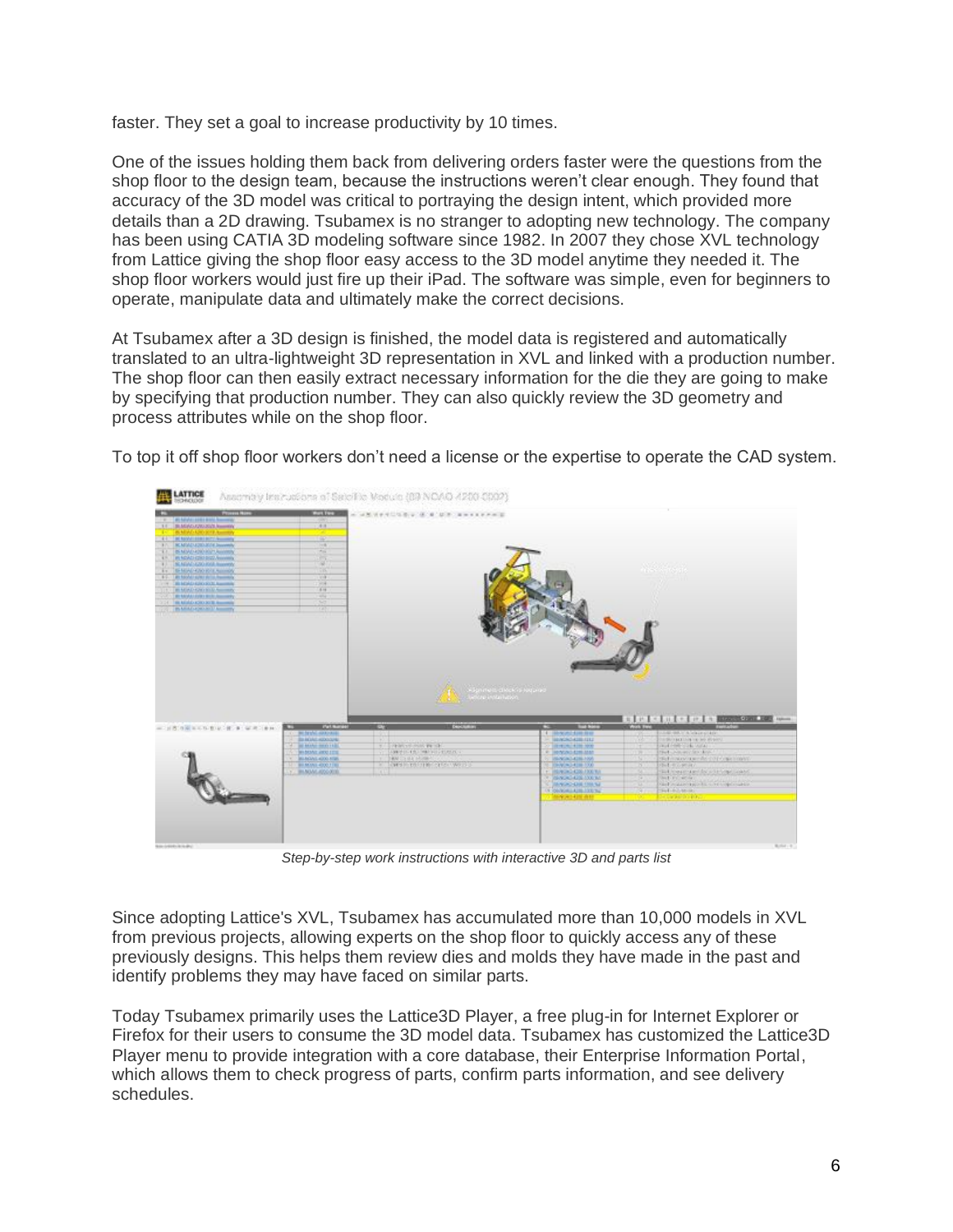A 3D review using XVL is now the standard on the shop floor at Tsubamex, and has completely changed how die making was accomplished in the past, getting them that much closer to reaching their initial goal.

See more about Tsubamex's experience with Lattice in this [case study.](http://www.plmconnections.com/feature_article.php?cpfeatureid=116250&g=2c9ab7ef-0af2-11e6-b7b6-d4ae52bb7f09)

#### **L-3 Communications**

Another company facing manufacturability issues is L-3 Communications (NYSE: LLL), who manufactures surveillance systems and secure communications/intelligence products for the government.

L-3 Communications was experiencing communication problems between the manufacturing engineers and suppliers, design engineers and users in the field.One barrier delaying production was the fact the design work was being done in CAD, but the machine shop was using 2D paper drawings.

Using Lattice Technology's 3D XVL solutions the company was able to compress their Solid Edge models, making them easy to send to the production team. L-3 Communications also deployed Lattice's animation and viewing tools so manufacturing engineers with no CAD experience could quickly review the models, leading to a 20 percent reduction in rework.

Not only is Lattice Technology software crucial in-house, L-3 also uses their viewing software to share information with their suppliers.

But that's not all the technology has also been used to help military customers perform repairs in the field, using animated explosion diagrams to illustrate how assemblies were put together. With the compressed files it has been easy to communicate via L-3 Communication's customers' networks and download onto laptop computers or web pages for future reference.

See more about their use with Lattice's solutions [here.](http://www.assemblymag.com/articles/83777-aia-software-facilitates-engineering-communications)

## **Toyota**

The automotive industry is also taking advantage of Lattice Technology's solutions, such as companies like the Toyota Motor Corporation (TM).

Toyota is a world leader in the automotive industry. The company's automotive segment includes the design, manufacture, assembly and sale of passenger vehicles, minivans and commercial vehicles, such as trucks and related parts and accessories.

At Toyota's Motomachi Plant, Japan, the car manufacturer uses XVL from Lattice to engage the manufacturing stakeholders early – during the actual design process. The process uses the entire vehicle model with all parts and sub-assemblies. This is made possible because the XVL data model is less than 1% of the original CAD model, while still maintaining accuracy.

Designers at this Toyota plant can verify assembly feasibility for each component in the assembly sequences, confirm the installation of large parts such as the engine and check the work space for tools and technician posture. They can also ensure the completeness of the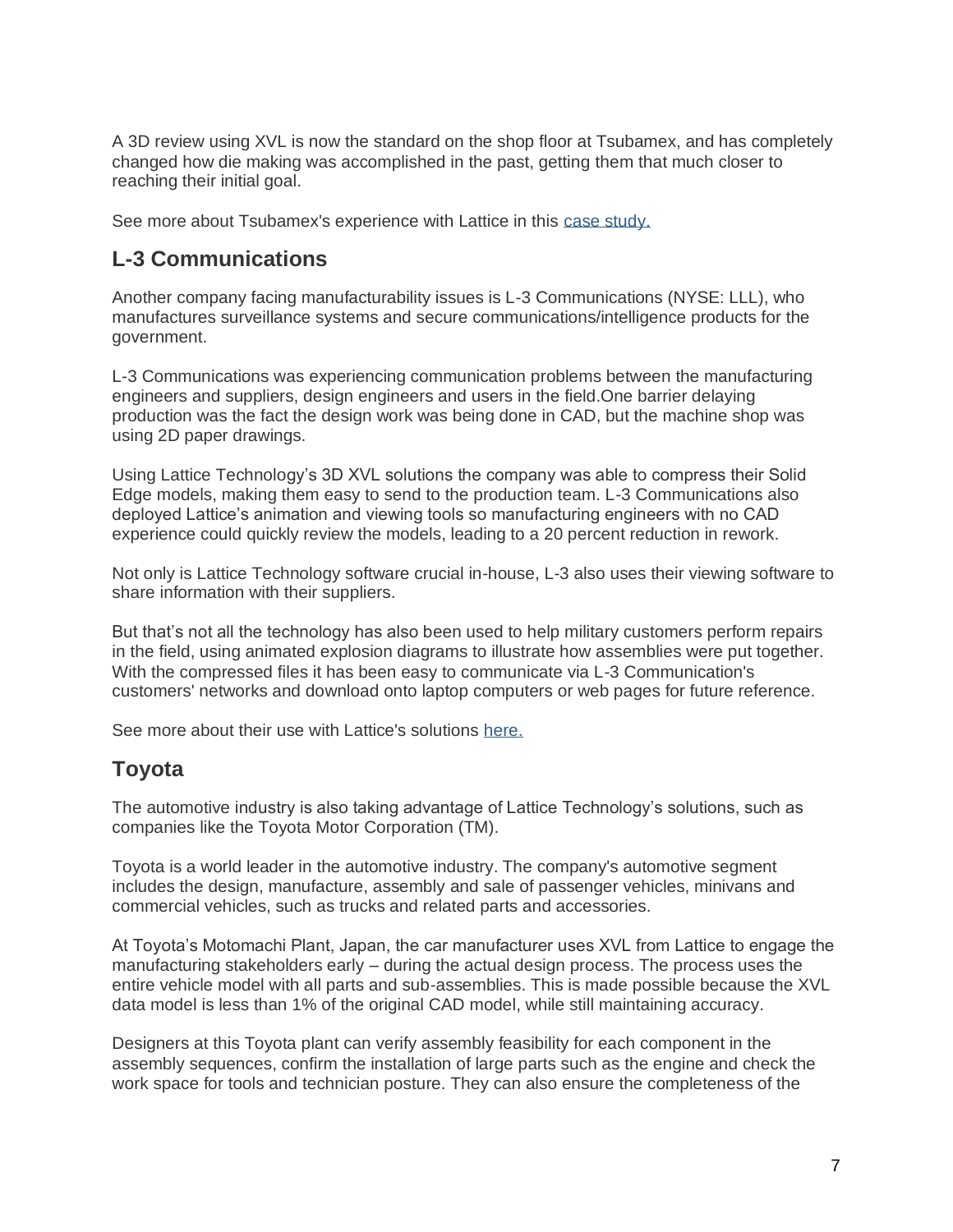assembly line and capture the check results in reports.



*Multiple CAD files (even different formats) can be combined into a single XVL file so that the entire product can be worked with at the same time. Image courtesy of the Toyota Motor Corporation, a Lattice customer.*

Toyota knew that overall quality could be increased by engaging manufacturing stakeholders in the design process--when changes are less costly and can be made more easily. By engaging the stakeholders who actually perform the assembly, they can virtually plan the assembly process during the design phase. This capability lets product designers discover modifications that can streamline and/or increase the quality of the manufacturing process. Additionally, they may gain insights that eliminate manufacturing issues or identify product design changes that will speed manufacturing or improve product quality.

For Toyota, improving the quality is a goal for the entire company, and looking at the vehicle quality from the production engineering perspective has helped to achieve this goal.

See how with Lattice's solutions Toyota has been able to achieve these goals in this on-demand [webinar](http://info.lattice3d.com/toyota-webinar-validation-2) titled "Toyota Motor Corporation: Improves manufacturing process planning and quality using XVL from Lattice Technology."